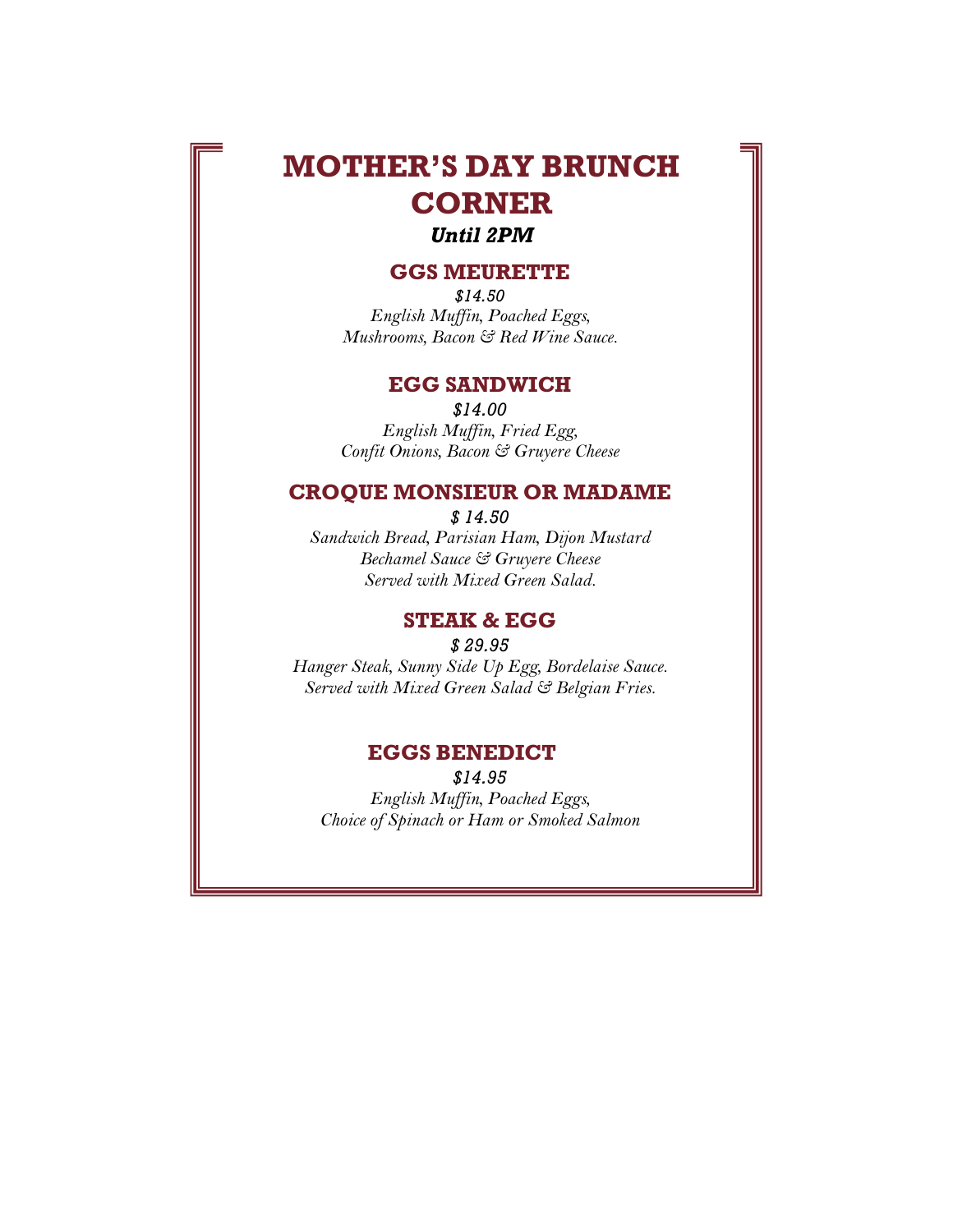| <b>MOTHER'S</b>                                                                                                                                                                |         |
|--------------------------------------------------------------------------------------------------------------------------------------------------------------------------------|---------|
| DAY MENU                                                                                                                                                                       |         |
| <b>*FOIE GRAS TERRINE</b><br>Sliced Homemade Foie Gras Terrine, Pecan Brioche Bread, Sirop de Liege                                                                            | \$22.50 |
| <b>*WARM GOAT CHEESE SALAD</b><br>Warm Goat Cheese / Olives & Oregon Brioche/ Mesclun /<br>Tarragon & Tomato Chutney                                                           | \$11.50 |
| *BELGIAN ENDIVE SALAD<br>Chopped Endives, Bleu & Chimay Cheese,<br>Roasted Pecan Nuts, Gala Apples, White Balsamic Dressing.                                                   | \$12.50 |
| <b>VEGETABLES TERRINE "NAPOLEON"</b><br>Grilled Vegetables: Eggplant, Zucchini, Yellow & Red Bell peppers, Fennel, Tomato Confit<br>Goat cheese Foam/ Basil Oil/Arugula Salad  | \$22.00 |
| *BEET SALAD<br>Red Heirloom Beets, Feta, Grapefruit,<br>Cashew Nuts & Citrus Dressing.                                                                                         | \$10.95 |
| <b>CAESAR SALAD</b><br>Chopped Romaine, Shaved Parmesan,<br>Boquerón Anchovies, Croutons & Caesar Dressing.                                                                    | \$9.95  |
| <b>BAKED SNAILS</b><br>6 Burgundy Escargots, Toasted Country Bread.                                                                                                            | \$13.95 |
| <b>SALMON TARTARE</b><br>Lemon Zest, Olive Oil, Lemon Juice, Cilantro, Thyme, Parsley<br>Pickled Carrots, Carrots Jelly<br>Parsley Crumble, Micro Mustard                      | \$15.95 |
| *CHEESES PLATTER<br>Cremeux de Bourgogne, Fourme d'Ambert, Langres,<br>Ossau Iraty, Tomme Brulee & 4 Cheese Puffs<br>Served with Caramelized Pecans, Dried Apricots & Mesclun. | \$16.90 |
| * MUSHROOM SOUP<br>White Mushroom, Chicken Broth, Garlic, Onion, Shallot, Croutons, Chives, Olive Oil                                                                          | \$10.00 |

-----------------*KID'S CORNER* CHICKEN FINGERS & FRIES *\$10.00* п L CAVATELLI BUTTER & PARMESAN CHEESE *\$10.00*п the contract of the contract of the contract of  $\Delta$ ------

SPLIT PLATES ARE SUBJECT TO AN ADDITIONAL \$4 CHARGE ANY SUBSTITUTION IN THE MENU IS SUBJECT TO AN ADDITIONAL CHARGE OF \$4

WE DO NOT ALLOW LEFTOVER MUSSEL DISH TO BE TAKEN HOME.

\* DISH MAY CONTAIN NUTS AND/OR SHELLFISH BEFORE ORDERING, PLEASE LET US KNOW OF ANY FOOD ALLERGIES "Consuming raw or undercooked meats, poultry, seafood, shellfish, or eggs may increase your risk of food borne illness"